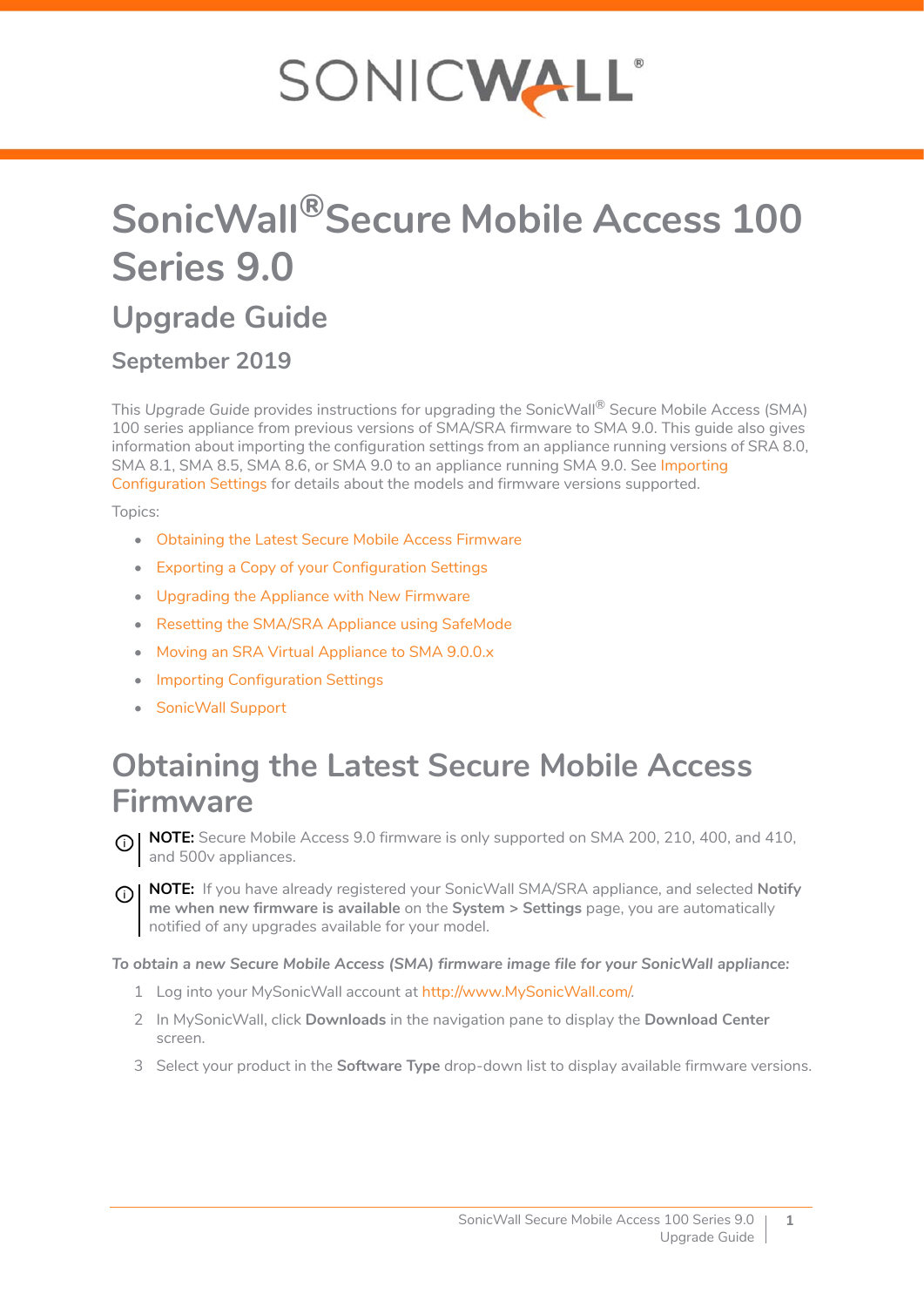- 4 To download the firmware to your computer, click the link for the firmware version you want, and save it to a location on your management station.
	- **•** For the SonicWall SMA 400/410 appliance, this is a file such as: sw\_sma400\_eng\_9.0.0.4\_9.0.0\_p\_18sv\_1199736.sig sw\_sma410\_eng\_9.0.0.4\_9.0.0\_p\_18sv\_1199736.sig
	- **•** For the SonicWall SMA 200/210 appliance, this is a file such as: sw\_sma200\_eng\_9.0.0.4\_9.0.0\_p\_18sv\_1199736.sig sw\_sma210\_eng\_9.0.0.4\_9.0.0\_p\_18sv\_1199736.sig
	- **•** For the SonicWall SRA 4600 appliance, this is a file such as: sw\_sra4600\_eng\_9.0.0.4\_9.0.0\_p\_18sv\_1199736.sig
	- **•** For the SonicWall SRA 1600 appliance, this is a file such as: sw\_sra1600\_eng\_9.0.0.4\_9.0.0\_p\_18sv\_1199736.sig
	- **•** For the SonicWall SMA 500v, this is a file such as: sw\_smavm\_eng\_9.0.0.4\_9.0.0\_p\_18sv\_1199736.sig

### <span id="page-1-0"></span>**Exporting a Copy of your Configuration Settings**

Before beginning the update process, export a copy of your SonicWall SMA/SRA appliance configuration settings to your local machine. The Export Settings feature saves a copy of the current configuration settings, protecting all your existing settings in the event that it becomes necessary to return to a previous configuration state.

To save a copy of your configuration settings and export them to a file on your local management station, click **Export Settings** on the **System > Settings** screen and save the settings file to your local computer. The default settings file is sslvpnSettings.zip.

**TIP:** To more easily restore settings in the future if necessary, rename the .zip file to include the  $(i)$ version of the SonicWall SMA/SRA firmware from which you are exporting the settings.

### <span id="page-1-1"></span>**Upgrading the Appliance with New Firmware**

This section describes how to upload a new firmware image to the SonicWall SMA/SRA appliance, then reboot the appliance with the new firmware.

Firmware upgrade to SMA 9.0 is supported from the following previous versions:

- **•** SMA 9.0.0.x
- **•** SMA 8.6.x.x
- SMA 8.5 x x
- **•** SMA 8.1.x.x
- **•** Any versions of SRA 8.0.x.x
- **NOTE:** SonicWall SMA/SRA appliances do not support downgrading to an earlier firmware version and directly rebooting the appliance with the configuration settings from a higher version. If you are downgrading to a previous version of the Secure Mobile Access firmware, you must select **Boot with factory default settings**. You can then import a settings file saved from the previous version, or reconfigure manually.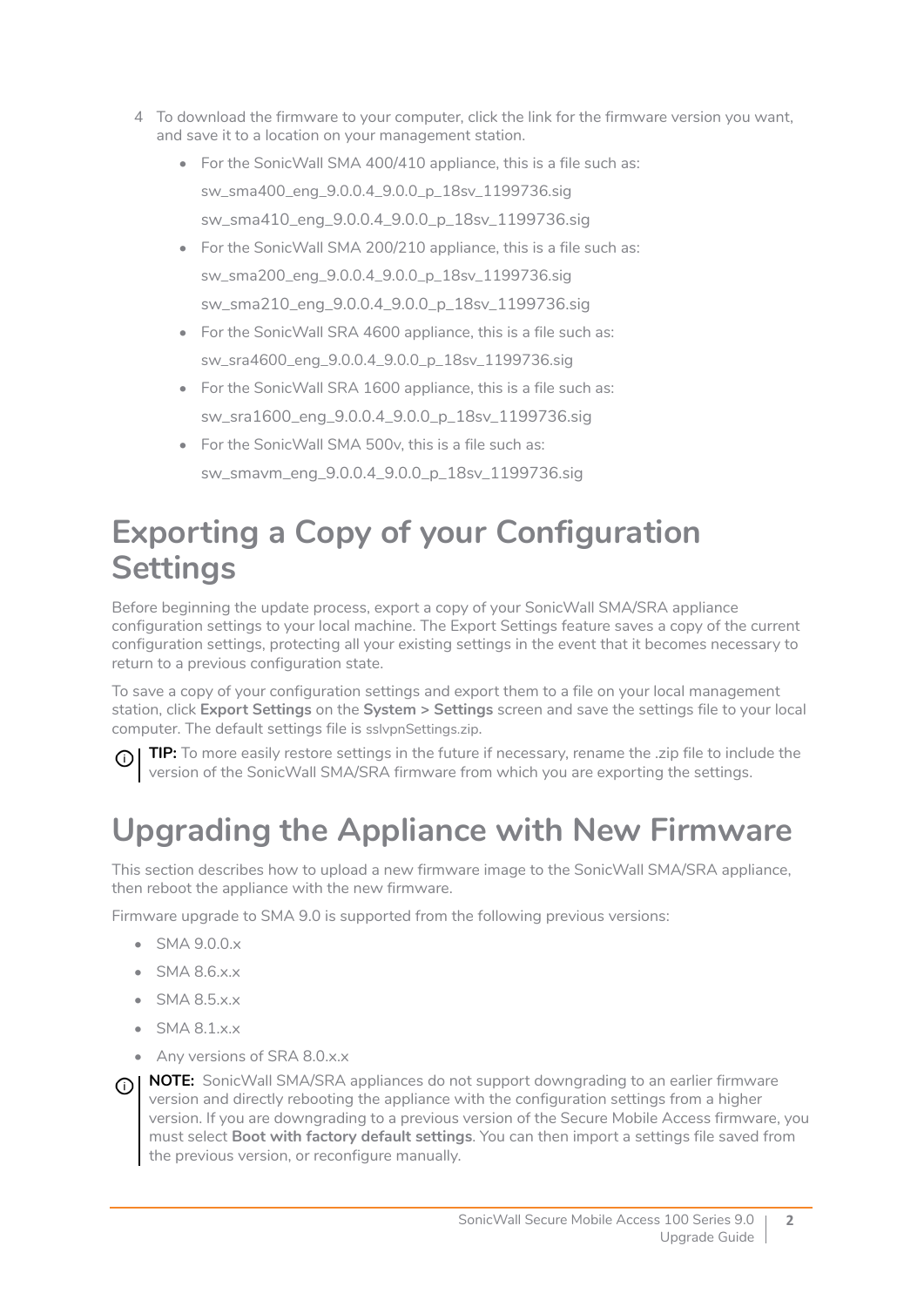(i) |

**NOTE:** SonicWall recommends a stepped upgrade process that goes from one major version to the next. For example, a system running 7.5 should be incrementally upgraded going from version 7.5 to 8.0, then to 8.1, then to 8.5, then to 8.6, then to 9.0. Skipping versions may work, but it is done at your own risk.

#### *To upload a new firmware image and restart the appliance:*

- 1 Download the Secure Mobile Access image file and save it to a location on your local computer.
- 2 Select **Upload New Firmware** from the **System > Settings** screen. Browse to the location where you saved the Secure Mobile Access image file. Select the file, and click **Accept**. The upload process can take up to one minute.
- 3 When the upload is complete, you are ready to reboot your SonicWall SMA/SRA appliance with the new Secure Mobile Access image. Do one of the following:
	- **•** To reboot the image with current preferences, hover over the **New Firmware** row and click **Reboot** (the power on icon) in the **Boot Firmware** dialog box.
	- **•** To reboot the image with factory default settings, click the **Reboot** icon for **New Firmware** and select the **Boot with factory default settings** check box.

**(i) | NOTE:** Be sure to save a backup of your current configuration settings to your local computer before rebooting the SonicWall SMA/SRA appliance with factory default settings. The export process is described in the **[Exporting a Copy of your Configuration Settings](#page-1-0)** section.

- 4 A warning message dialog is displayed saying *Are you sure you wish to boot this firmware?* Click **Reboot** to proceed. After clicking **Reboot**, do not power off the device while the image is being uploaded to the memory.
- 5 Once your SMA/SRA appliance has successfully restarted with the new firmware, the login screen appears. The updated firmware information is displayed on the **System > Settings** screen.

### <span id="page-2-0"></span>**Resetting the SMA/SRA Appliance using SafeMode**

If you are unable to connect to the SonicWall SMA/SRA appliance management interface, you can restart the appliance in SafeMode. The SafeMode feature allows you to quickly recover from uncertain configuration states with a simplified management interface that includes the same settings available on the **System > Settings** screen.

The SafeMode procedure uses a recessed SafeMode button in a small pinhole near the power button on the front of the SonicWall appliance.

#### *To reset the SMA/SRA appliance in SafeMode:*

- 1 Connect your management station to a LAN port on the SonicWall SMA/SRA appliance and configure your management station IP address with an address on the 192.168.200.0/24 subnet, such as 192.168.200.20.
- **NOTE:** The SonicWall SMA/SRA appliance can also respond to the last configured LAN IP address in SafeMode. This is useful for remote management recovery or hands off recovery in a data center.
	- 2 Use a narrow, straight object, like a straightened paper clip or a pen tip, to press and hold the reset button on the security appliance for five to ten seconds. The reset button is on the front panel in a small hole to the right of the USB connectors.
- **TIP:** If this procedure does not work while the power is on, turn the unit off, then on again while holding the **Reset** button, until the Test light starts blinking.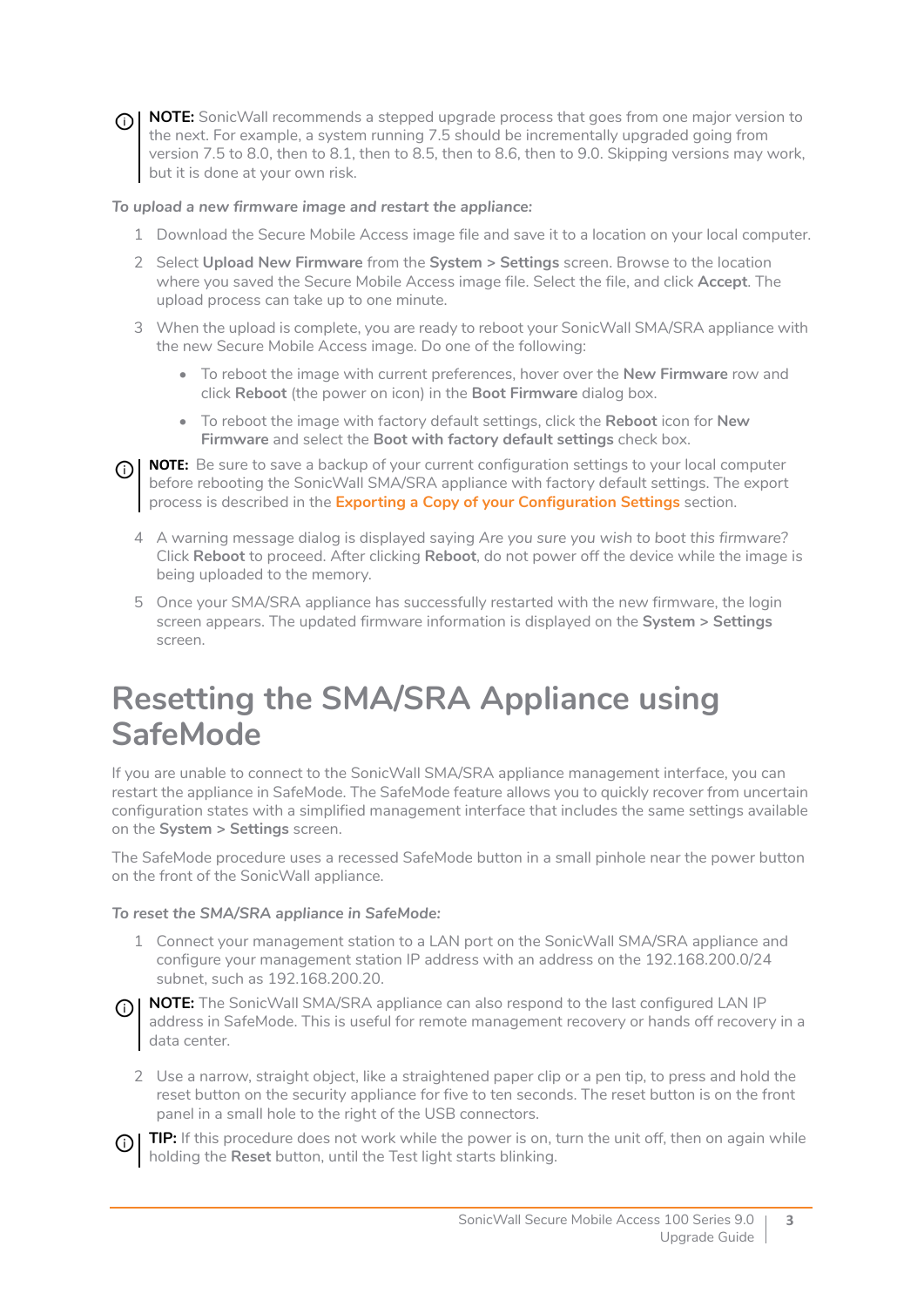- 3 Connect to the management interface by clicking on the Web browser on your management station to [http://192.168.200.1.](http://192.168.200.1) The SafeMode management interface appears.
- 4 Try rebooting the SonicWall security appliance with your current settings. Click the **Reboot** icon, which is in the same line as **Current Firmware**.
- 5 After the SonicWall security appliance has rebooted, try to open the management interface again. If you still cannot open the management interface, use the reset button to restart the appliance in SafeMode again. In SafeMode, restart the Secure Mobile Access image with the factory default settings. Click the **Reboot** icon for **Current Firmware** and select the **Boot with factory default settings** check box.

### <span id="page-3-0"></span>**Moving an SRA Virtual Appliance to SMA 9.0.0.x**

An SRA Virtual Appliance running 8.0 and older, or an SMA appliance running 8.1.x.x cannot be upgraded to the SMA 500v 9.0.0.x Virtual Appliance.

An SRA Virtual Appliance running SRA 7.0, or older, cannot be upgraded to SMA 9.0.0.x, because of operating system changes in the SRA Virtual Appliance software. Instead, you must reconfigure the virtual machine, as explained in the following steps:

#### *To reconfigure the virtual machine:*

- 1 Export the configuration settings from the old virtual appliance, as explained in [Exporting a](#page-1-0)  [Copy of your Configuration Settings](#page-1-0).
- 2 Make a note of the serial number and authentication code of the old virtual appliance. You can find these on the **System > Status** screen.
- 3 Shut down and power off the old SRA Virtual Appliance.
- 4 Deploy a new SMA 500v Virtual Appliance using the SMA 9.0.0.x OVA file available from [http://www.MySonicWall.com.](http://www.mysonicwall.com)
- 5 Power on the new SMA 500v Virtual Appliance and configure the X0 interface using the command line interface (CLI).
- 6 Log into the new SMA 500v Virtual Appliance as "admin" and import your saved configuration settings.
- 7 In MySonicWall, click the serial number of the old SRA Virtual Appliance. On the Service Management screen for that appliance, click **Delete** to delete licensing for the old SRA Virtual Appliance. If you are unable to delete the licensing, contact SonicWall support.

| Home                    |                                                    |                          |                                        |                                                |                           |
|-------------------------|----------------------------------------------------|--------------------------|----------------------------------------|------------------------------------------------|---------------------------|
| <b>My Products</b>      | <b>Serial Number:</b><br><b>Registration Code:</b> | 0040102498CF<br>6VFRPZ38 | <b>Node Support:</b><br>Platform:      | 25<br>SSL-VPN                                  | You have no pending tasks |
| <b>Security Notices</b> | <b>Authentication</b><br>Code:                     | R5VE-KLD6                | Firmware:<br>Product:                  | 8.1.0.2<br>SMB SSL VPN SRA Virtual Appliance   |                           |
| My Account              | <b>Trusted:</b><br><b>Registered On:</b>           | Yes<br>25 Sep 2014       | <b>GUID:</b><br><b>Release Status:</b> | 42218C07-3B6B-8B8A-061B-AB31EEB9BE45<br>ACTIVE |                           |
| My Groups               |                                                    |                          |                                        |                                                |                           |
| My Orders               |                                                    |                          |                                        |                                                |                           |
| FlexSpend               |                                                    |                          |                                        |                                                |                           |
|                         |                                                    |                          |                                        |                                                |                           |

8 Register the new SMA 500v Virtual Appliance from the **System > Licenses** page. Enter the serial number and authentication code.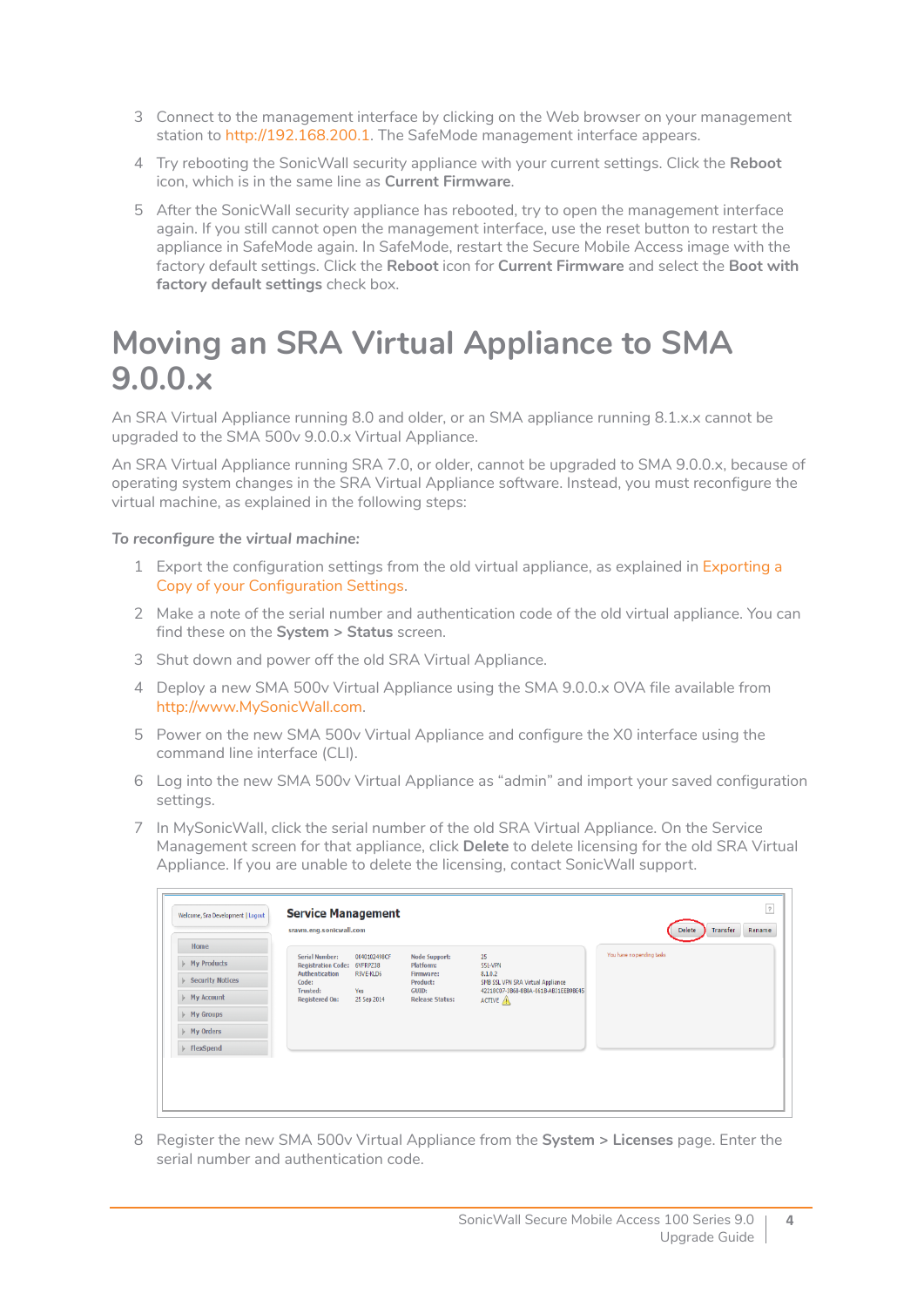This process transfers all the licensed services from the old SRA Virtual Appliance to the new SMA 500v Virtual Appliance.

### <span id="page-4-0"></span>**Importing Configuration Settings**

You can import configuration settings from one appliance to another, which saves time when replacing an older appliance with a newer model. This feature is also useful when you need multiple appliances with similar configuration settings.

Importing configuration settings, or preferences (**prefs**), to SonicWall appliances running SMA 9.0 is supported from the following SonicWall appliances running 8.0, 8.1, 8.5, 8.6, or 9.0:

- **•** SMA 410
- **•** SMA 400
- **•** SMA 210
- **•** SMA 200
- **•** SMA 500v
- **•** SRA 1600
- **•** SRA 4600
- **•** SRA Virtual Appliance

To move the configuration settings from one appliance to another, go to **System > Settings** in the SMA appliance you want to export settings from, and click **Export Settings**. You can then import the settings file to another appliance by clicking **Import Settings** on the screen of the receiving appliance.

The tables in the following sections provide details about which firmware versions or which models support exporting configuration settings to other Secure Mobile Access models and firmware. The tables include SMA models and firmware for both the SMA 100 series and SMA 1000 series.

**NOTE:** As the SMA 100 series and the SMA 1000 series are different product lines, they do not ① I run the same firmware.

#### **SMA Versions Supporting Configuration Import**

The following table illustrates the supported source and destination versions of SMA when importing configuration settings from one appliance to another.

#### **SMA Configuration Import/Export Support by Version**

|      | l o                                                                            |                |              |                         |              |                |
|------|--------------------------------------------------------------------------------|----------------|--------------|-------------------------|--------------|----------------|
|      |                                                                                | <b>SRA 8.0</b> |              | SMA 8.1 SMA 8.5 SMA 8.6 |              | <b>SMA 9.0</b> |
|      | <b>SRA 8.0</b>                                                                 | $\checkmark$   | $\checkmark$ | ⋎                       | $\checkmark$ | N              |
| From | <b>SMA 8.1</b>                                                                 | N              | Υ            | Υ                       | Υ            | $\mathsf{N}$   |
|      | <b>SMA 8.5</b>                                                                 | N              | N            | Y                       | $\checkmark$ | $\mathsf{N}$   |
|      | <b>SMA 8.6</b>                                                                 | N              | N            | Υ                       | Y            | $\checkmark$   |
|      | <b>SMA 9.0</b>                                                                 | N              | N            | N                       | N            | $\checkmark$   |
|      | If answer is "Y" above, look in the following table for your specific products |                |              |                         |              |                |
|      | If answer is "N" above, this configuration upgrade is not supported            |                |              |                         |              |                |

**NOTE:** Downgrading versions is not supported.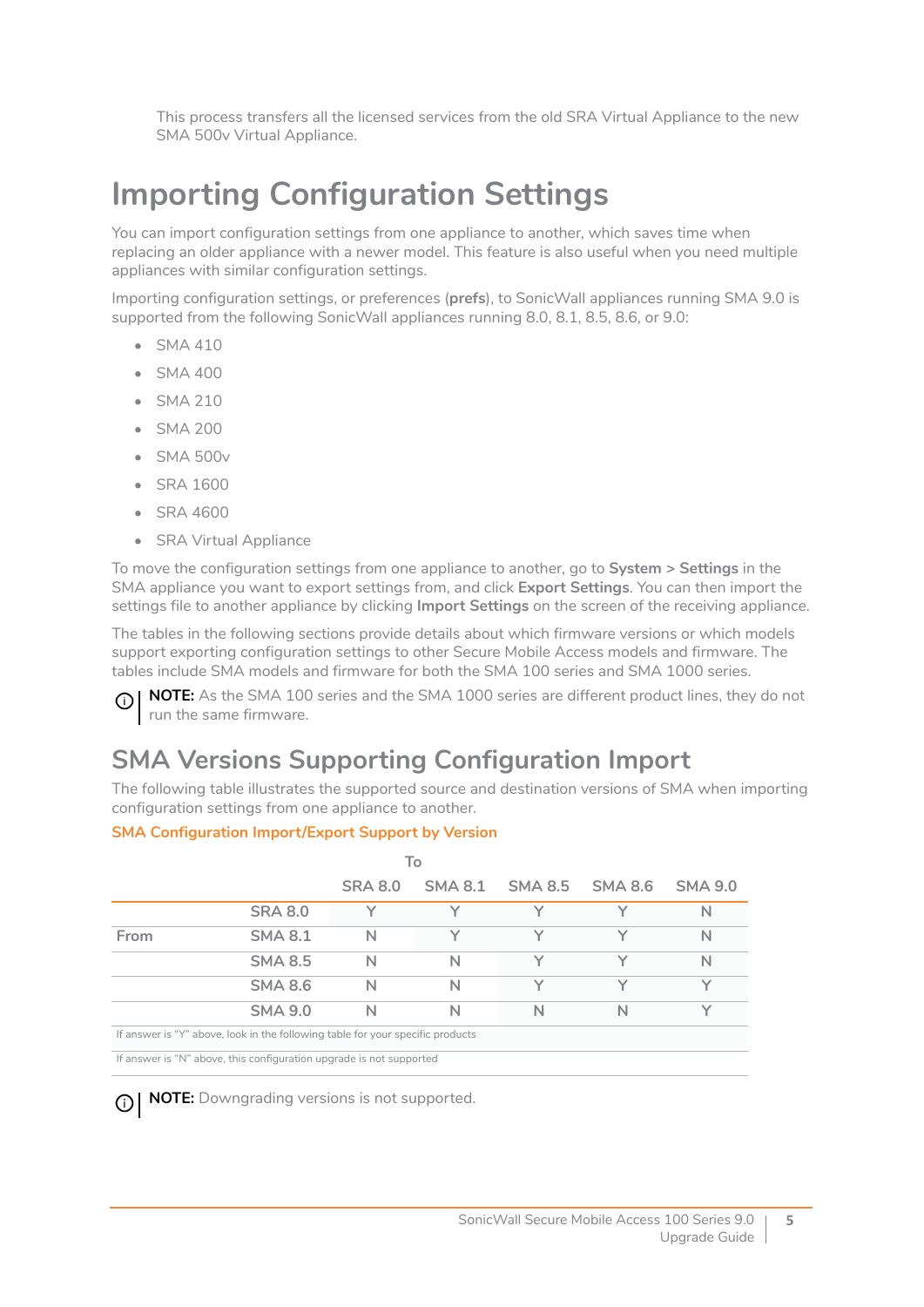#### **Platform Configuration Import Support Table**

The table in this section shows the SonicWall SMA appliances whose configuration settings can be imported to SonicWall SMA platforms running SMA 9.0. The source SMA appliances are in the left column, and the destination SMA appliances are listed across the top.

The legend for this table is:

| Y | Supported |
|---|-----------|
|---|-----------|

**N** Unsupported

#### **SMA/SRA Configuration Import Support by Platform**

|        |                 | <b>Destination Appliances</b> |              |              |   |                                          |  |
|--------|-----------------|-------------------------------|--------------|--------------|---|------------------------------------------|--|
|        |                 |                               |              |              |   | SMA 200 SMA 210 SMA 400 SMA 410 SMA 500v |  |
| Source | <b>SMA 200</b>  | Y                             | $\checkmark$ | N            | N | $\checkmark$                             |  |
|        | <b>SMA 210</b>  | $\checkmark$                  | $\checkmark$ | N            | N | $\checkmark$                             |  |
|        | <b>SMA 400</b>  | N                             | N            | $\checkmark$ |   |                                          |  |
|        | <b>SMA 410</b>  | N                             | N            | $\checkmark$ |   |                                          |  |
|        | <b>SMA 500v</b> | N                             | N            | N            | N | $\checkmark$                             |  |
|        | <b>SRA 1600</b> |                               |              | $\checkmark$ |   |                                          |  |
|        | <b>SRA 4600</b> |                               |              | $\checkmark$ |   | $\checkmark$                             |  |

**1 NOTE:** High Availability does not function correctly on an SMA 500v after importing HA configuration settings from an SMA 400 or SRA 4600 to the SMA 500v. You must configure HA directly on the SMA 500v HA pair.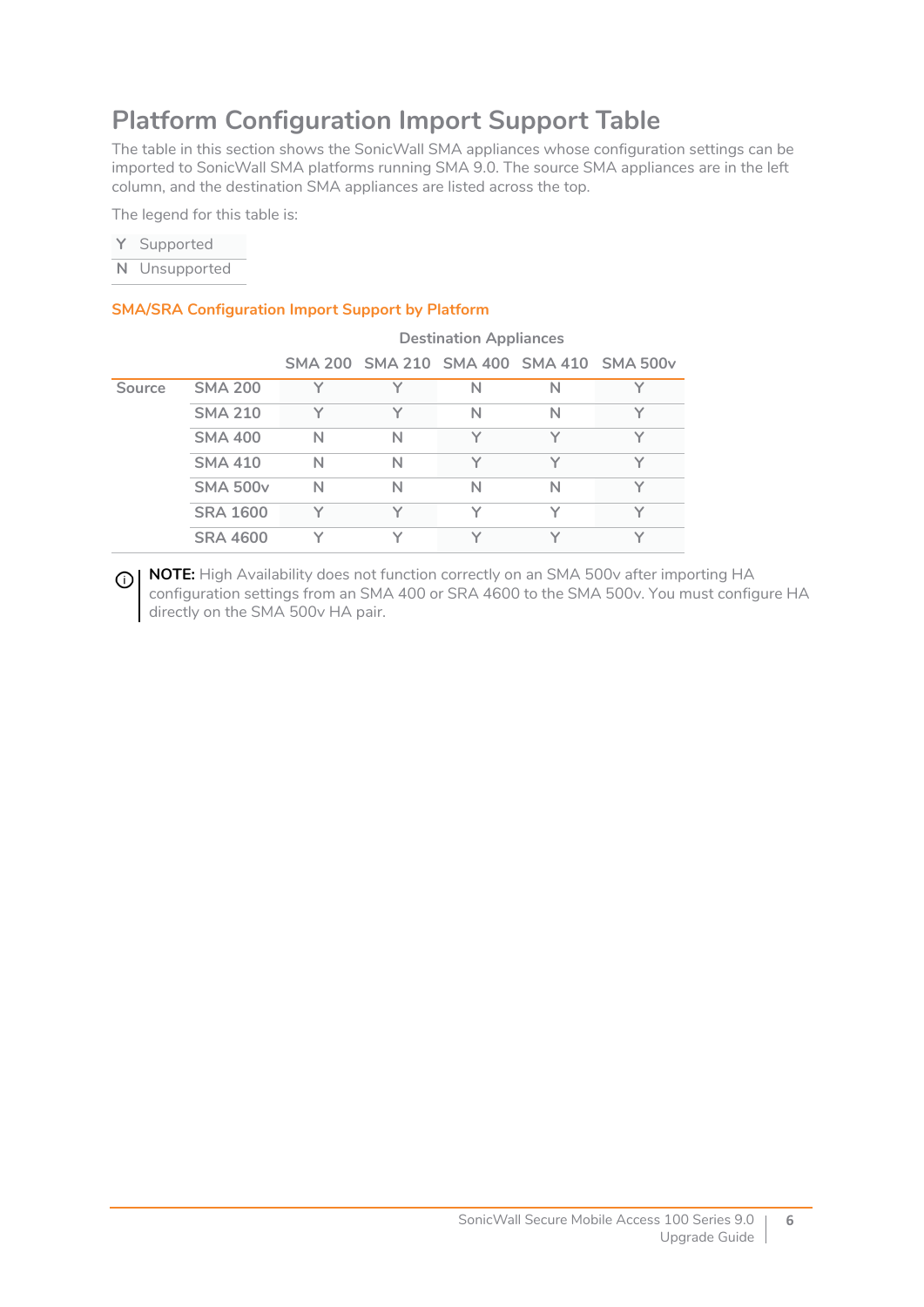# <span id="page-6-0"></span>**SonicWall Support**

Technical support is available to customers who have purchased SonicWall products with a valid maintenance contract and to customers who have trial versions.

The Support Portal provides self-help tools you can use to solve problems quickly and independently, 24 hours a day, 365 days a year. To access the Support Portal, go to [https://www.sonicwall.com/support.](https://www.sonicwall.com/support)

The Support Portal enables you to:

- **•** View knowledge base articles and technical documentation
- **•** View video tutorials
- **•** Access MySonicWall
- **•** Learn about SonicWall professional services
- **•** Review SonicWall Support services and warranty information
- **•** Register for training and certification
- **•** Request technical support or customer service

To contact SonicWall Support, visit [https://www.sonicwall.com/support/contact-support.](https://www.sonicwall.com/support/contact-support)